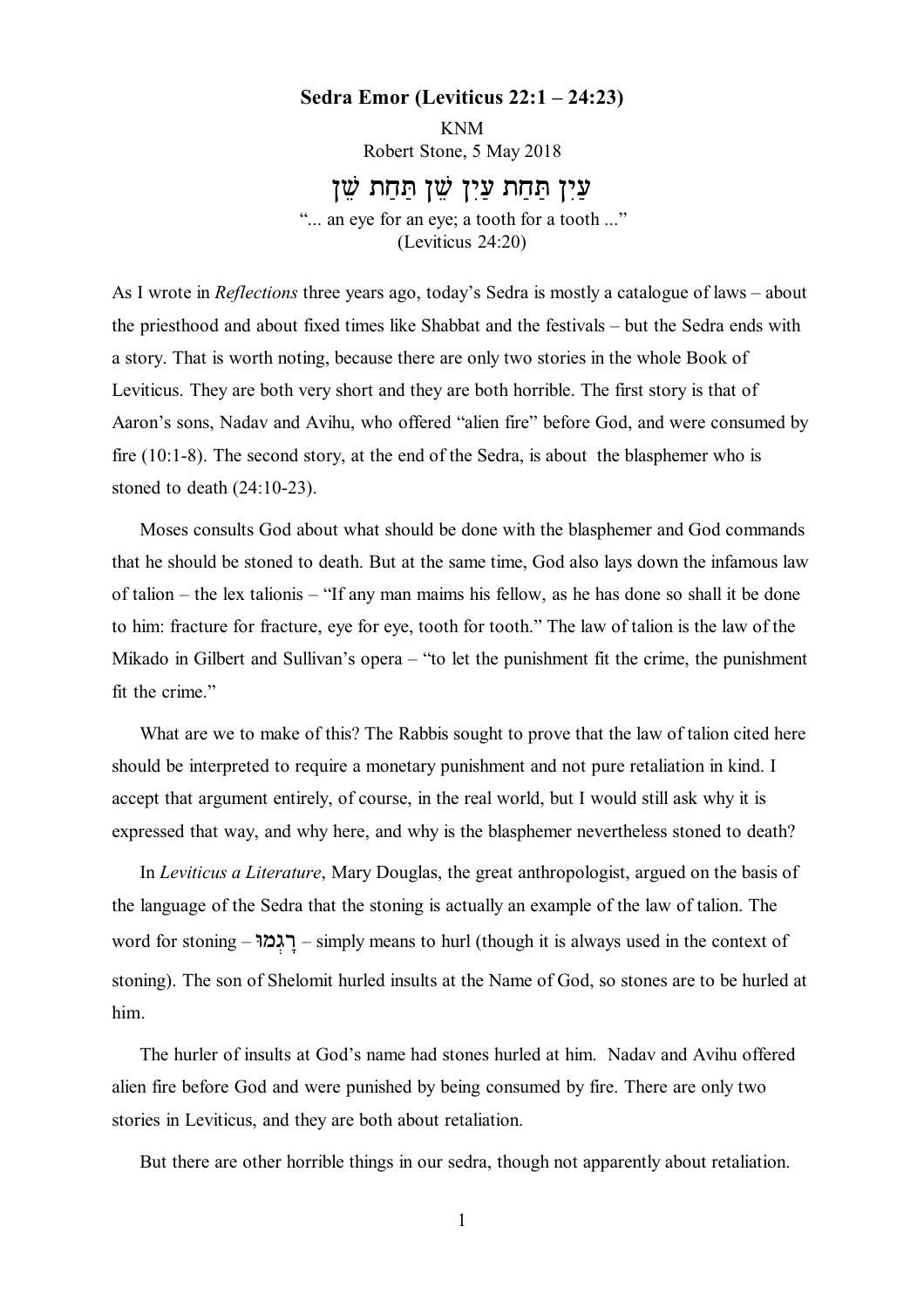Early in the sedra, God tells Moses to speak to Aaron about his descendants, the Priests. God says:

 "Speak to Aaron, saying, 'No man of your seed to their generations in whom there is a defect shall come forward to offer God's bread. For no man in whom there is a defect shall come forward, no blind man nor lame nor disfigured nor malformed, nor a man who has a broken leg or a broken arm, nor a hunchback, nor a midget nor one with a cataract in his eye nor scab nor skin flake nor crushed testicle. No man from the seed of Aaron the priest in whom there is a defect shall draw near to bring forward the fire offerings of the Eternal God. There is a defect in him.'" (Leviticus 21:16-21)

This looks truly horrible, and it goes on in this tone for three more sentences. How can we reconcile this attitude to disability with what many of think Judaism teaches? Did we not read in last week's sedra in no uncertain terms, "You shall not insult the deaf, or place a stumbling block before the blind. You shall fear your God; I am the Eternal." (Leviticus 19:14)?

And there are examples of a different Rabbinic approach to disability, like the famous story about Rabbi Simeon ben Eleazer, one of the greatest scholars in the Talmud, who had been studying Torah with the great Rabbi Meir and was returning home completely caught up in the joy of his studies.

He happened to pass a man who was extremely ugly. The man said, "Shalom to you, Rabbi!" But Rabbi Simeon said, "What an idiot! How ugly that man is! Could it be that all the people of your city are as ugly as you?"

The man said, "I do not know, Rabbi, why not go to the Craftsman who made me, and tell Him, 'How ugly that vessel is that You made!'"

Rabbi Simeon immediately realized that he had done wrong. He dismounted from his donkey and fell down at the man's feet, begging for forgiveness, and followed him to his city. The man forgave Rabbi Simeon only when the inhabitants of the city begged him to do so. (Talmud, Tractate Ta'anit 20a-20b)

I myself learnt this lesson even more powerfully at a *simcha* in an Orthodox synagogue not long ago. A young man with cerebral palsy was there in a wheelchair - he could barely speak, but his parents said that he was intelligent. It was his birthday, though this wasn't his *simcha*. A Lubavitch Rabbi was hunkered down with his face level with the young man's and I heard the Rabbi say, "Happy birthday. The day you were born was the day that God decided that the world was incomplete without you." Not only was this a beautiful thing to say, but it hit me like a thunderbolt that as far as the Rabbi was concerned, that young man was *betzelem Elohim* - created in the image of God - just as he himself was. I'm not at all

2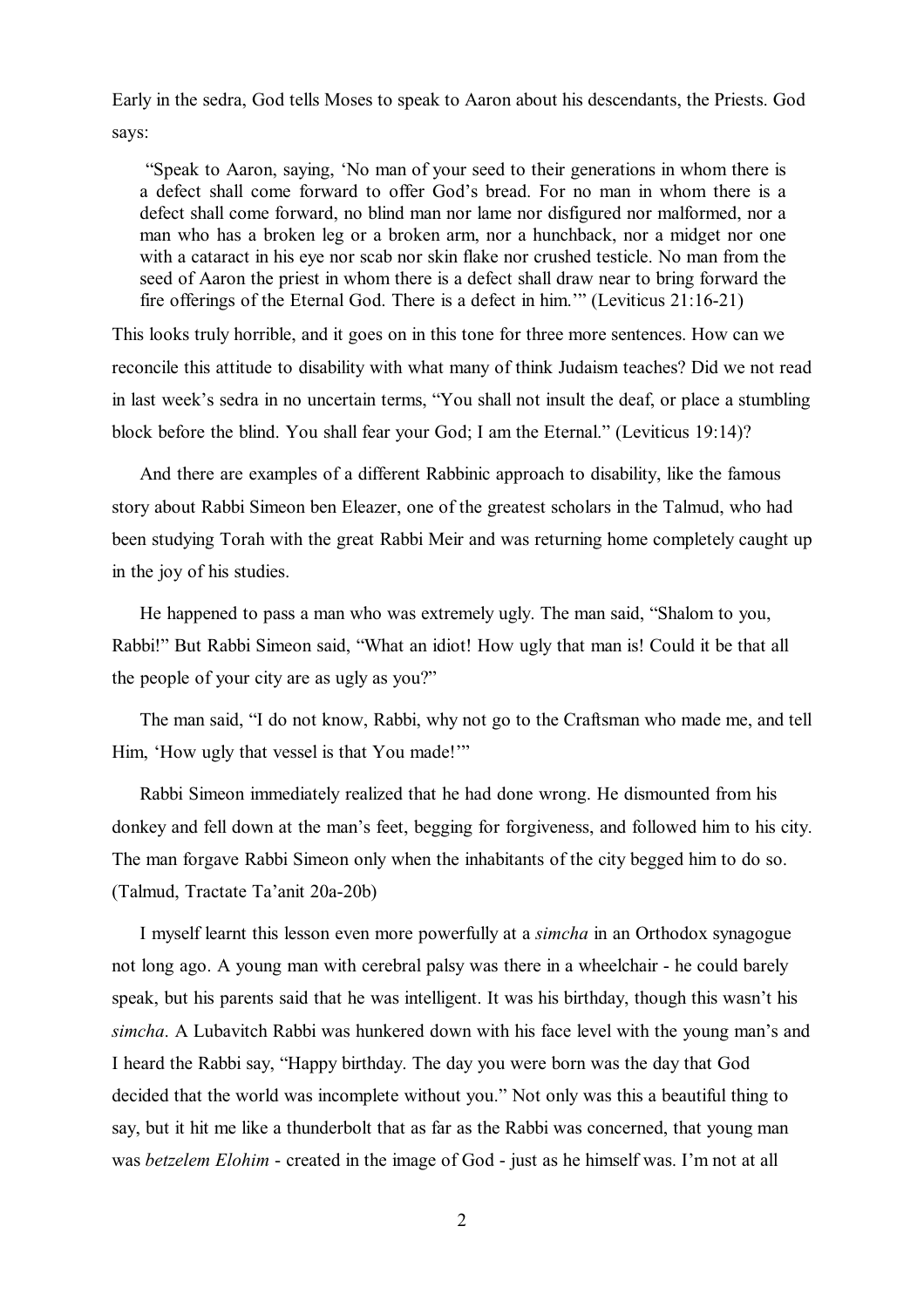sure that everybody thinks of people with disabilities in that way.

It certainly doesn't look as if the Torah does so either, given the passage I read out about the priest with a "defect". The passage has been interpreted in various ways that make it less offensive. For example, Midrash *Vayikra Rabbah* compares a Cohen in the Temple to a hammer used to build a house. Both are simply vessels that perform a particular function, and just as you wouldn't use a broken hammer to build a house, so God would not use a "defective" Cohen to make a sacred offering. No conclusions about human value are to be drawn from these laws. Indeed, the presence of a defect in a Cohen does not disqualify him, taking his share from the sacrifice alongside other Cohanim who did serve: his place as part of the community was unaffected.<sup>1</sup>

To be honest, I don't find these attempts to explain away the harshness of this law very convincing, and even the monetary interpretation of the law of talion seems to be a bit like special pleading, But that does actually worry me. I am aware that precisely because our tradition is so ancient, the tradition incorporates many judgements and values and tropes that have been transmuted over time, sometimes very radically. As a historian, I do not reject our history, I grapple with it and seek to understand what the culture was like then and why and how it has changed into what it is now. I have not left behind the person I was as a child or an adolescent, they are still part of me, part of my very essence. So it is with our tradition.

So I don't want to ignore or edit out or bowdlerize the Horrible Histories and the Revolting Rhymes that permeate the Torah, I want them to be available for me to struggle with. Cantor Jackie Chernett wrote something very similar about the liturgy in the Kol Nefesh Masorti Synagogue magazine:

"With regard to the prayer text, once we mess with that we are then making choices for other people. This is why I take issue with movements that have chosen to shorten the texts, change the words to match modern sensibilities (I don't like that word!). If I daven from one of these, someone has told me that our traditions, by omission or change, don't apply to me. They have made the choice, not I!

Much more than that, they have taken away my Jewish job of being a *Yisra-el* – one who strives with God. ... I want to deal with [the text] on a much deeper level than being fed what someone says. I don't want it watered down. I don't want it to be 'rationalised'. I want to be angry and to have the right to shout at the text. I want to delve into the metaphor and imagination that these writing imprint and beg. And I don't want that right taken away from me as a Jew."

I share Jackie's sentiments entirely. In the course of that grappling with the text and the

<sup>1.</sup> Joseph Mintz, 'Do the disabled get a raw deal in the Torah?', *Jewish Chronicle*, 22 October 2009